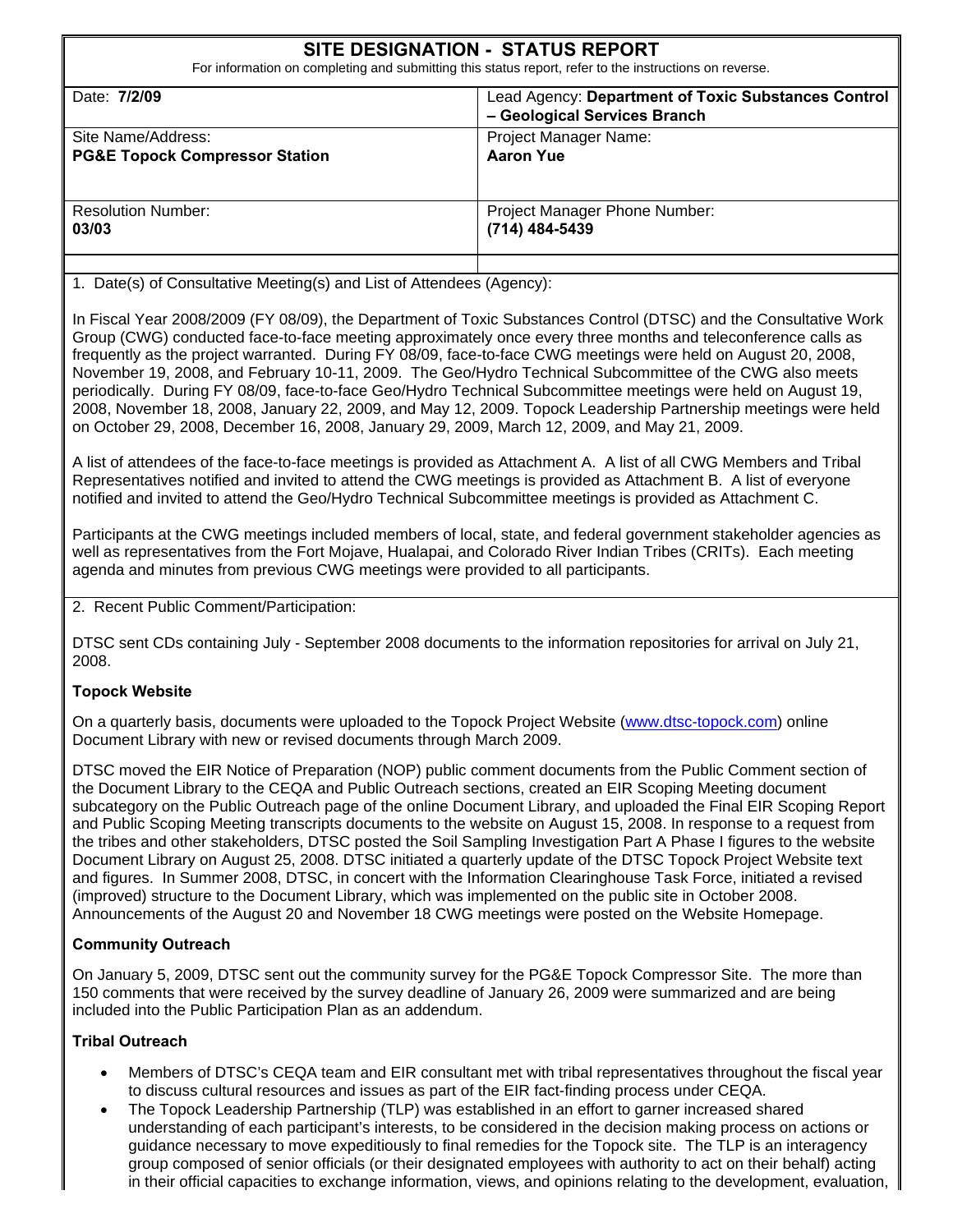selection, and implementation of remedial and corrective action at the Topock site.

#### **Topock Site Mailing List Update**

During the 1<sup>st</sup> Qt. of FY 08/09, DTSC received two requests via the project website to be added to the site mailing list. The mailing list was updated accordingly. The mailing list was updated again in December 2008, January 2009, and May 2009.

#### **EIR Notice of Preparation (NOP), Public Comment Period, and CEQA Public Scoping Meetings**

DTSC's 60-day Public Comment Period for the EIR Notice of Preparation (NOP) ended on July 1, 2008. During July and August 2008, DTSC reviewed the Public Scoping Meeting comments and issued a Final Scoping Meeting Report on August 8, 2008. The report included information on the purpose of the scoping process, a description of scoping activities, and summaries of the Public Scoping Meetings including information on the meeting format, attendance, comments received, etc. The Scoping Meeting report, NOP, meeting transcripts and related documents were posted on DTSC's main website Topock page, as well as on the DTSC Topock Project Website.

DTSC is currently working on the Draft Programmatic Environmental Impact Report to assess the potential environmental effects of the groundwater remedial components identified in the draft Corrective Measures Study/ Feasibility Study.

#### **Arizona Groundwater Study**

PG&E reported results from the Arizona Groundwater Investigation sampling events from April 15, 2008 through March 13, 2009 to private property owners with copies to the Arizona Department of Environmental Quality (ADEQ) and DTSC.

#### **East Ravine Groundwater Investigation**

PG&E held periodic screen calls throughout the 3<sup>rd</sup> and  $4<sup>th</sup>$  quarters of FY 08/09 to discuss interim results and next steps for the East Ravine groundwater investigation. In January 2009, DTSC solicited interest from CWG/TWG members and tribal governments to participate in these screen calls. Meeting invitations were then sent to members who expressed interest in participation, including representatives from DTSC, DOI, tribal governments, and stakeholders. Throughout January - June 2009, representatives from DTSC, DOI and tribal monitors have periodically visited the site and observed the field implementation.

3. Describe the Potential or Known Areas of Concern:

DTSC continues to oversee PG&E in evaluating what is needed to protect the beneficial uses of the Colorado River.

From 1951 to 1964, untreated wastewater containing hexavalent chromium was discharged into an area known as the Bat Cave Wash (a dry steambed near the Colorado River). This resulted in a plume of hexavalent chromium contamination in the groundwater beneath the facility which now extends beneath the floodplain adjacent to the Colorado River. The groundwater plume extends under federal property, managed and overseen by the Department of the Interior.

In addition, there are small localized areas within or around the Topock Compressor Station where chromium and hexavalent chromium have been found in shallow soils. These occurrences are related to disposal and handling practices when chromium was used at the site. DTSC anticipates that the localized areas of soil contamination will be addressed by PG&E in the Corrective Measures Study and final remedy.

In November 2008, DOI and DTSC directed PG&E to perform dioxin and furan analyses on soil samples collected from two locations within AOC 4. The sampling activities occurred in December of 2008 and sample results were submitted to DOI and DTSC by PG&E in January 2009. Two samples locations were specified in burn areas along the north slope of the Debris Ravine and the upper debris area. Sample results showed eighteen constituents with maximum concentrations exceeding recognized human health and/or ecological health soil screening levels. In some cases, the maximum concentration significantly exceeds screening levels and sometimes by several orders of magnitude. AOC 4 is located adjacent to and partially on the Refuge managed by USFWS. On June 24, 2009, the Department of the Interior notified PG&E that a Time-Critical Removal Action is necessary to address site conditions at the AOC 4 Debris Ravine, and issued the Action Memorandum by which this determination has been made.

4. Current Phase of Action:

Activities during FY 08/09 involved planning, implementation, and reporting of field activities to complete the RCRA Facility Investigation and Corrective Measures Study, as well as ongoing operation and maintenance of groundwater extraction, treatment and injection at the IM No. 3 facilities.

DTSC continued efforts this fiscal year to complete investigations for characterization of the groundwater plume and soil contamination in the Solid Waste Management Units (SWMUs) and Areas of Concern (AOCs). Phase 1 of Part A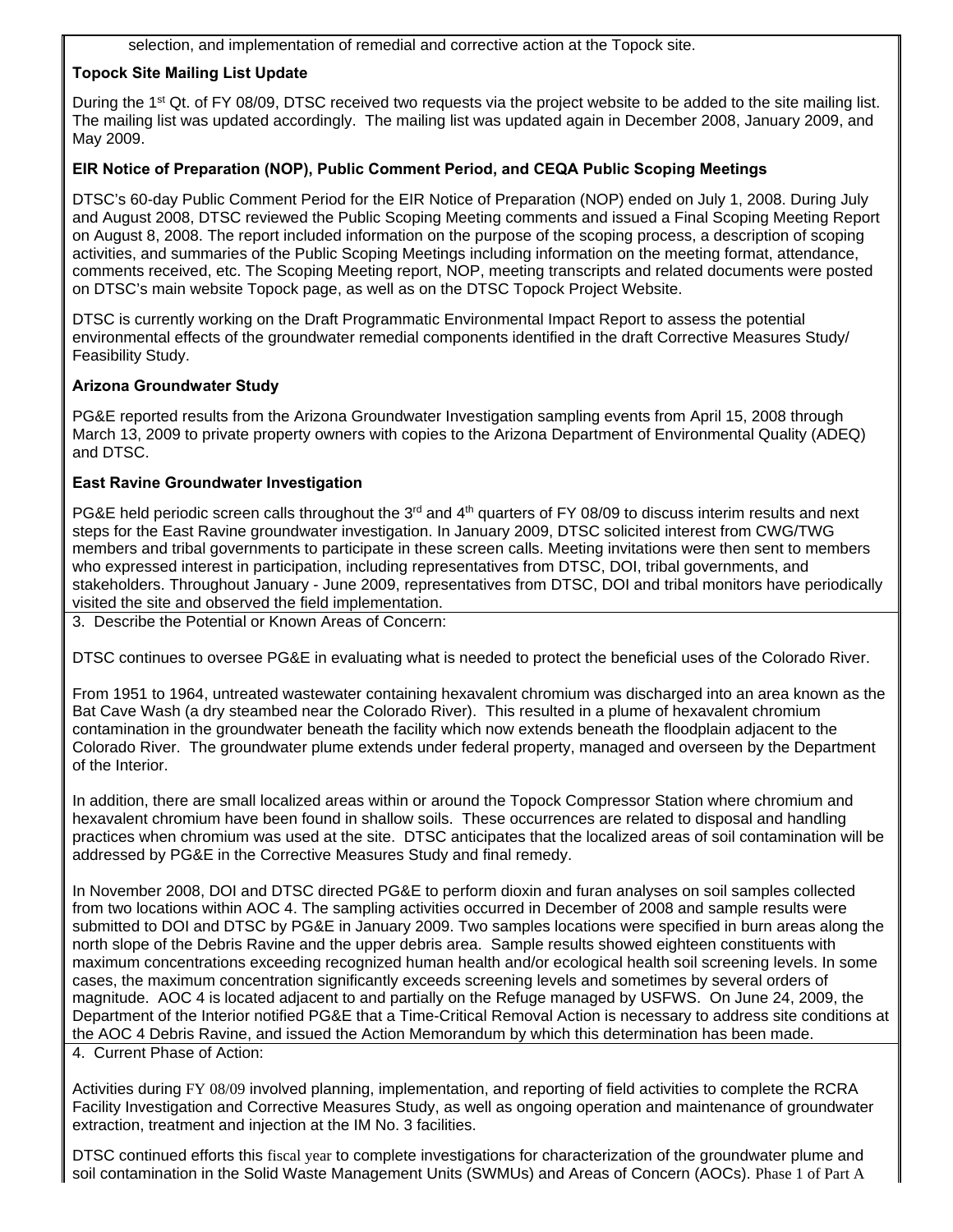| Soil Sampling was completed on October 24, 2008. There were ongoing efforts in the pilot studies for use in the remedial<br>technologies of the Corrective Measures Study.                                                                                                                                                                                                                                                                                                                                                                                                                                                                                       |                                                            |    |                          |  |                            |  |
|------------------------------------------------------------------------------------------------------------------------------------------------------------------------------------------------------------------------------------------------------------------------------------------------------------------------------------------------------------------------------------------------------------------------------------------------------------------------------------------------------------------------------------------------------------------------------------------------------------------------------------------------------------------|------------------------------------------------------------|----|--------------------------|--|----------------------------|--|
| 5. Proposed Site Use (check the appropriate box[es]):                                                                                                                                                                                                                                                                                                                                                                                                                                                                                                                                                                                                            |                                                            |    |                          |  |                            |  |
|                                                                                                                                                                                                                                                                                                                                                                                                                                                                                                                                                                                                                                                                  |                                                            |    |                          |  |                            |  |
| <b>X</b> Commercial/Industrial/Retail $□$ Residential (single/Multi-family, Sale/rental product)                                                                                                                                                                                                                                                                                                                                                                                                                                                                                                                                                                 |                                                            |    |                          |  |                            |  |
| $\bm{X}$ Park or Open Space $\Box$ Schools, Hospitals Day Care Centers or Other Non-Industrial Sensitive Uses                                                                                                                                                                                                                                                                                                                                                                                                                                                                                                                                                    |                                                            |    |                          |  |                            |  |
| 6. List any Technical Problems:<br>N/A                                                                                                                                                                                                                                                                                                                                                                                                                                                                                                                                                                                                                           |                                                            |    |                          |  |                            |  |
| 7. Permits Required/Issued to Date and Pending Permit Issues:                                                                                                                                                                                                                                                                                                                                                                                                                                                                                                                                                                                                    |                                                            |    |                          |  |                            |  |
| During the 1 <sup>st</sup> Quarter of FY 08/09, PG&E sought approvals from the Burlington Northern Santa Fe Railroad to conduct<br>soil sampling within their right-of-way near the Topock Compressor Station.                                                                                                                                                                                                                                                                                                                                                                                                                                                   |                                                            |    |                          |  |                            |  |
| On August 28, 2008, the California Regional Water Quality Control Board, Colorado River Basin, issued a revised<br>Monitoring and Reporting Program for treatment and disposal of extracted groundwater from the Interim Measures No.<br>3 treatment plant at the Topock site.                                                                                                                                                                                                                                                                                                                                                                                   |                                                            |    |                          |  |                            |  |
| On November 7, 2008, PG&E received approval from the Havasu National Wildlife Refuge to install groundwater<br>monitoring wells at the East Ravine, located east of the Topock Compressor Station. Field work was scheduled to start<br>in mid January 2009. Under the Streambed Alteration Agreement, a notification was made to the California<br>Department of Fish and Game prior to the start of field work.                                                                                                                                                                                                                                                |                                                            |    |                          |  |                            |  |
| 8. Deed Restriction/Land Use Control in Place?                                                                                                                                                                                                                                                                                                                                                                                                                                                                                                                                                                                                                   |                                                            |    |                          |  |                            |  |
| Yes                                                                                                                                                                                                                                                                                                                                                                                                                                                                                                                                                                                                                                                              | $\mathbf{X}_{\text{No}}$                                   |    |                          |  |                            |  |
| <b>Effective Date:</b>                                                                                                                                                                                                                                                                                                                                                                                                                                                                                                                                                                                                                                           |                                                            |    |                          |  |                            |  |
| 9.                                                                                                                                                                                                                                                                                                                                                                                                                                                                                                                                                                                                                                                               | Engineering Controls (check applicable controls in place): |    |                          |  |                            |  |
| Air Sparging                                                                                                                                                                                                                                                                                                                                                                                                                                                                                                                                                                                                                                                     | <b>Construct Landfill Cell</b>                             | X  | Fence Site               |  | <b>Remove Free Product</b> |  |
| X<br><b>Capped Site</b>                                                                                                                                                                                                                                                                                                                                                                                                                                                                                                                                                                                                                                          | <b>Containment Barrier</b>                                 | X. | In Situ Treatment        |  | Soil Vapor Extraction      |  |
| Consolidate and Cap                                                                                                                                                                                                                                                                                                                                                                                                                                                                                                                                                                                                                                              | <b>Dual Phase Extraction</b>                               |    | Passive Venting          |  | <b>Treatment at Hookup</b> |  |
| Passive Vent under                                                                                                                                                                                                                                                                                                                                                                                                                                                                                                                                                                                                                                               | Enhanced                                                   |    | <b>Monitored Natural</b> |  | $X$ Pump and Treat         |  |
| <b>Structure</b>                                                                                                                                                                                                                                                                                                                                                                                                                                                                                                                                                                                                                                                 | Biodegradation                                             |    | Attenuation              |  | Groundwater                |  |
| Vent Soil                                                                                                                                                                                                                                                                                                                                                                                                                                                                                                                                                                                                                                                        | OTHER (specify):                                           |    |                          |  |                            |  |
| 10. Target Cleanup Levels/Current Contamination Levels:                                                                                                                                                                                                                                                                                                                                                                                                                                                                                                                                                                                                          |                                                            |    |                          |  |                            |  |
| PG&E is currently completing the RCRA Facility Investigation (RFI) to address historical releases of wastewater from<br>the Topock Compressor Station. The current concentrations of chromium in groundwater at the site range from less<br>than 0.2 ug/L to 14,000 ug/L. DTSC gave conditional acceptance to the RFI Volume 1 (8/15/07) and Volume 2<br>(2/4/09).                                                                                                                                                                                                                                                                                               |                                                            |    |                          |  |                            |  |
| DTSC has identified 20 SWMUs, AOCs, and other undesignated areas recommended for further evaluation in the RFI.<br>In addition, DTSC has identified 9 previously closed SWMUs and AOCs for additional investigation. Most of these<br>SWMUs and AOCs are located within the fenceline of the Topock Compressor Station. Ten of the 29 SWMUs, AOCs,<br>and other undesignated areas are located outside the compressor station fenceline on PG&E and surrounding<br>property. Constituents of potential concern include metals, volatile organic compounds, semi-volatile organic<br>compounds, total petroleum hydrocarbons, and asbestos.                       |                                                            |    |                          |  |                            |  |
| PG&E is implementing an Interim Measure (IM) consisting of groundwater extraction for hydraulic control of the plume<br>boundaries in the Colorado River floodplain and management of extracted groundwater. The groundwater extraction,<br>treatment, and injection systems, collectively, are referred to as Interim Measure Number 3 (IM No. 3). Currently, the<br>IM No. 3 facilities include a groundwater extraction system (four extraction wells: TW-2D, TW-3D, TW-2S, and PE-1),<br>conveyance piping, a groundwater treatment plant, and an injection well field for the discharge of the treated<br>groundwater (two injection wells: IW-2 and IW-3). |                                                            |    |                          |  |                            |  |

 $\Box$ 

 $\overline{a}$ 11. Ongoing Monitoring (specify timeframes and/or describe "Other"):  **X** Groundwater **□** Air **X**Other Specify:\_Colorado River Sampling and Monitoring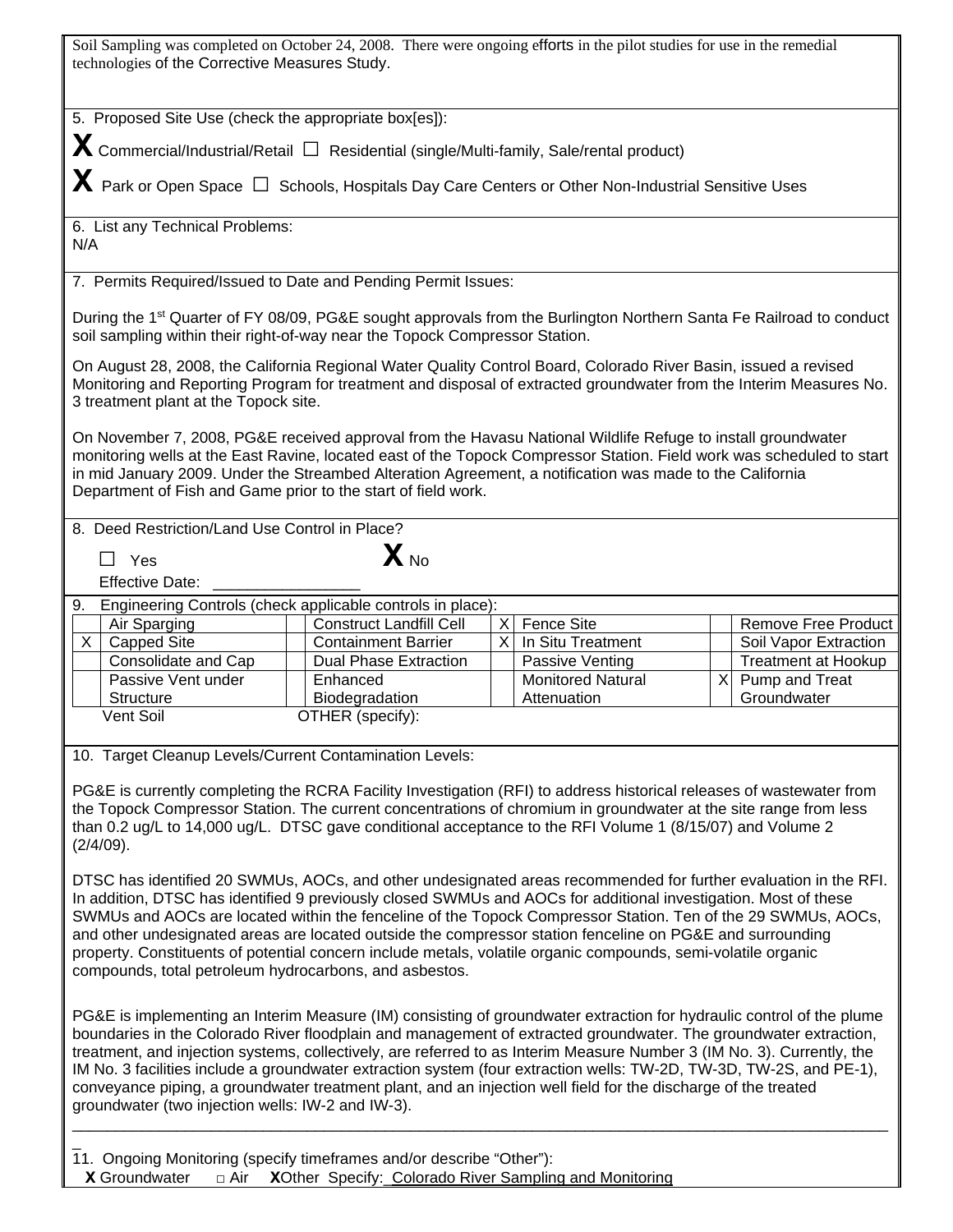Groundwater monitoring occurs semiannually, quarterly, monthly, biweekly, and biennially, as follows:

- Sixteen monitoring wells are sampled biennially (every 2 years).
- Thirty monitoring wells are sampled annually.
- Twenty-four monitoring wells are sampled semiannually (twice a year).
- Thirty-three monitoring wells are sampled quarterly
- Six shoreline surface water stations and ten in-channel surface water stations are sampled quarterly (as well as monthly during winter low-river stage conditions).
- Five monitoring wells and two extraction wells on the floodplain are sampled monthly.

The frequencies noted above apply to the Topock groundwater and surface water monitoring program, and do not include other monitoring programs such as for the Interim Measure injection well field or for *in situ* pilot studies or wells sampled in Arizona. DTSC is currently reviewing a revised monitoring network proposal submitted by PG&E on May 29, 2009.

Oversight Agency Costs Reimbursed to Date

DTSC labor expenditure for July 2008 - May 2009 (data for June 2009 is not yet available): DTSC spent 9,507 hours with an oversight cost of \$522,982.95.

12. Additional Comments or Issues – add additional pages as needed (Continued from Section 4)

Specific activities during FY 08/09 to complete the RCRA Facility Investigation and Corrective Measures Study included the following:

RCRA Facility Investigation /Remedial Investigation (RFI/RI) Volume 2 (Hydrogeologic Characterization and Results of Groundwater and Surface Water Investigation

- PG&E submitted final draft on July 2, 2008.
- DTSC requested and facilitated CWG review of the report; and the report was discussed at a CWG conference call on July 16, 2008 and a TWG meeting on August 19, 2008.
- DTSC completed its review on October 21, 2008.
- PG&E prepared and submitted responses to comments on November 11, 2008.
- DTSC and DOI provided final direction to modify the report on December 26, 2008.
- PG&E submitted a redline version of the report to DTSC on January 30, 2009.
- DTSC gave PG&E conditional acceptance of the report on February 4, 2009
- PG&E produced a final version of the report on February 11, 2009

RCRA Facility Investigation /Remedial Investigation (RFI/RI) Volume 2 Addendum (Hydrogeologic Characterization and Results of Groundwater and Surface Water Investigation

- On December 5, 2008, PG&E submitted RFI/RI Volume 2 Addendum. The Addendum contains additional information collected after the close of the RFI/RI Volume 2 data collection effort.
- On February 4, 2009, DTSC submitted our comments, and stakeholder comments, to PG&E
- On March 5, 2009, DTSC submitted a summary table of DTSC's input to PG&E's proposed response to comments to PG&E.
- On March 19, 2009, PG&E submitted a revised Addendum.
- On April 6, 2009, DTSC completed Addendum Comments Review and gave comments on the redlined version of the RFI/RI Volume 2 Addendum.
- On June 8, 2009, PG&E submitted a revised redline Addendum to DTSC.
- On June 23, 2009, DTSC approved the Addendum.

RCRA Facility Investigation/Remedial Investigation Soil Investigation Work Plan, Part A (for additional soil sampling at 10 SWMUs, AOCs and other undesignated areas outside the Topock Compressor Station, as well as additional soil data to augment the existing soil background data set to define concentrations of naturally occurring constituents in soil near the site)

- Field Kick-off meeting was held on August 21, 2008.
- Preliminary phase of field work, including hand sampling, staking and mapping activities occurred in late August 2008.
- Primary phase of field work, including drilling, excavating, and potholing was initiated on September 16, 2008. Field activities were completed on October 24, 2008.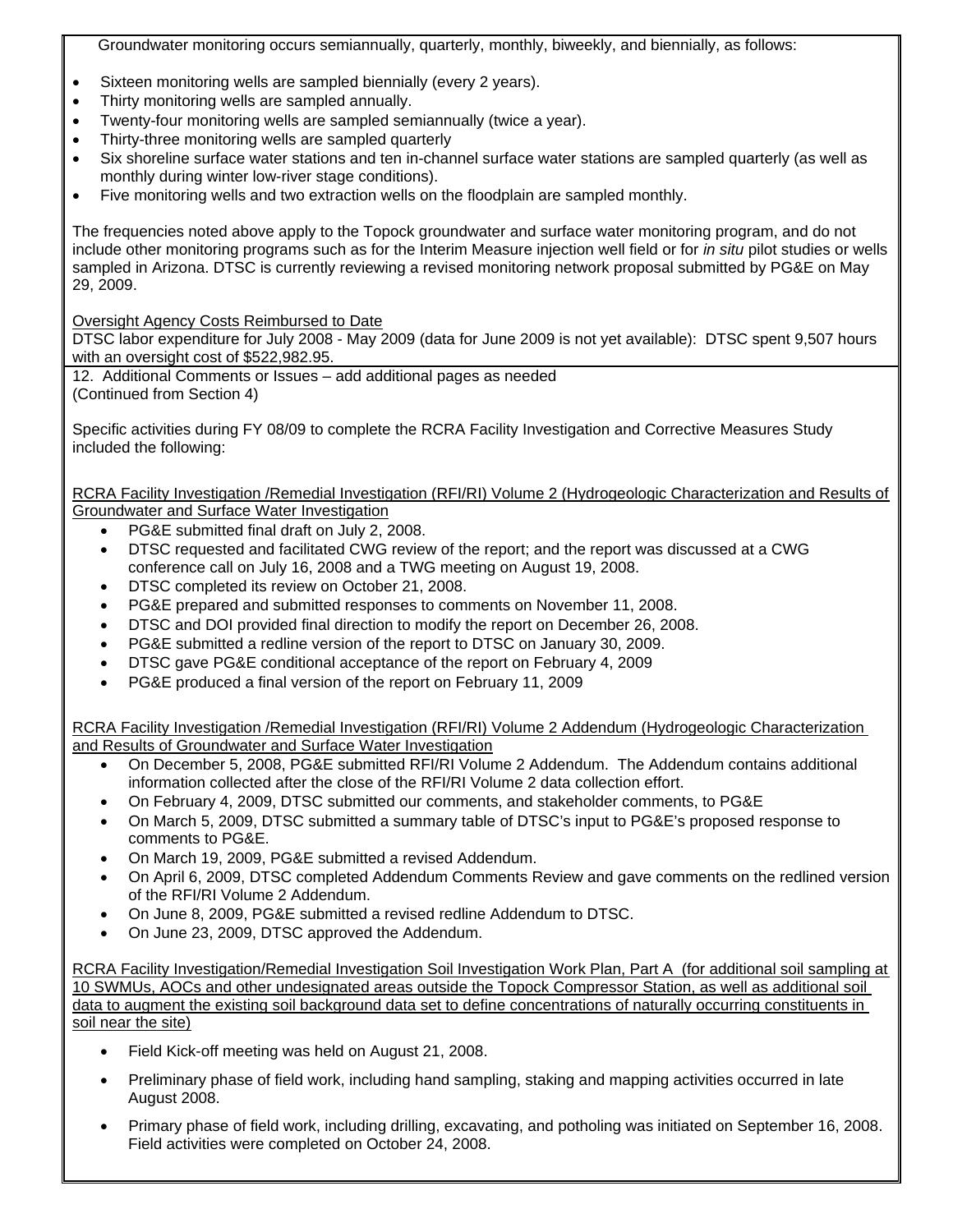Corrective Measures Study/Feasibility Study (CMS/FS) for Chromium in Groundwater at the Topock Compressor Station

- In July 2008, PG&E and DTSC agreed to begin the CMS.
- A revised schedule for the CMS was presented at the August 20, 2008 CWG meeting.
- DTSC sent PG&E two letters, dated November 8, 2008 and December 5, 2008, respectively, providing direction to PG&E on remedial alternatives to include in the Groundwater CMS/FS Report.
- PG&E submitted the CMS/FS to DTSC on January 27, 2009
- On March 26, 2009, DTSC completed review of the January 2009 Draft CMS/FS. DTSC comments and comments received from CWG members were submitted to PG&E.
- On May 4, 2009, PG&E submitted Part 1 of the responses to DTSC's comments on the January 2009 Draft CMS/FS. DTSC provided preliminary input on the responses on June 16, 2009. DTSC is also preparing responses to stakeholder comments that were directed to the agencies.

Revised East Ravine Groundwater Investigation Work Plan

- On July 24, 2008, DTSC approved the Revised East Ravine Groundwater Investigation Work Plan.
- On November 10, 2008, PG&E received landowner approval for implementation of the work plan.
- Fieldwork began on January 13, 2009 and continued through June 2009.
- Results of this investigation will be presented as an appendix to the CMS/FS Report and later included in RFI/RI Volume 3 Report.

#### Risk Assessment Work Plan (RAWP)

- On August 27, 2008, PG&E submitted the Revised Human Health and Ecological Risk Assessment Work Plan reflecting DTSC and DOI comments on the previous work plan. DTSC completed its review of this revised work plan on September 30, 2008.
- On October 17, 2008, DTSC provided final comments on the RAWP.
- On December 23, 2008, PG&E submitted an Addendum to the Revised Human Health and Ecological Risk Assessment Work Plan.
- On February 9, 2009, PG&E submitted the Draft Groundwater Risk Assessment.
- On February 14, 2009, DTSC approved the Final RAWP, which is comprised of the Revised RAWP dated August 28, 2008 together with the February 4, 2009 RAWP Addendum.
- DTSC submitted comments on the Draft Groundwater Risk Assessment to PG&E on April 1, 2009.
- PG&E submitted responses to DTSC's comment on the Draft Ground Risk Assessment to DTSC on May 29, 2009.

Proposed approach to phase implementation of the Soil Investigation Work Plan, Part B (for additional soil sampling and groundwater well installation at SWMUs and AOCs inside the Topock Compressor Station)

- On July 17, 2008, PG&E documented the proposed approach to phase implementation.
- A proposal was submitted to DTSC on September 20, 2008. DTSC continues its review of the proposal.

Data Quality Objectives (DQOs) for the soil sampling program for SWMUs and AOCs outside the Topock Compressor **Station** 

- During the 1<sup>st</sup> Quarter of FY 08/09, DTSC worked with PG&E and DOI to prepare the DQOs.
- Meetings were held on July 22 and September 2, 2008, to prepare Step #5 Decision Rules, including the development of Step 5 flowcharts.
- On August 5, 2008, PG&E submitted proposed soil screening level tables for use in evaluating data gaps.
- On December 15, 2008, PG&E submitted the "Soil Data Quality Objectives (DQOs) Technical Memorandum" summarizing the DQOs for the soil program. DTSC is current reviewing the technical memorandum.

Soil and Sediment Data Usability Assessment (for use in determining the acceptability of using existing data to evaluate data gaps at SWMUs and AOCs outside the Topock Compressor Station On August 29, 2008, PG&E submitted a final assessment addressing comments and direction from DTSC and DOI on the previous assessment.

#### Wells on the Arizona Shore of the Colorado River at Topock Arizona

On August 14, 2008, PG&E submitted the Installation Report for Wells on the Arizona Shore of the Colorado River at Topock Arizona, summarizing the results of installation and testing of monitoring wells in Arizona. While DTSC is not the lead agency for the investigation, data from the Arizona investigation will be considered in DTSC's approval of the final RFI for the site.

Groundwater Background Study, Steps 3 and 4: Final Report of Results On July 23, 2008, PG&E submitted the Groundwater Background Study, Steps 3 and 4: Final Report of Results, addressing DTSC and DOI comments on the previous version of the report. DTSC is currently reviewing the report.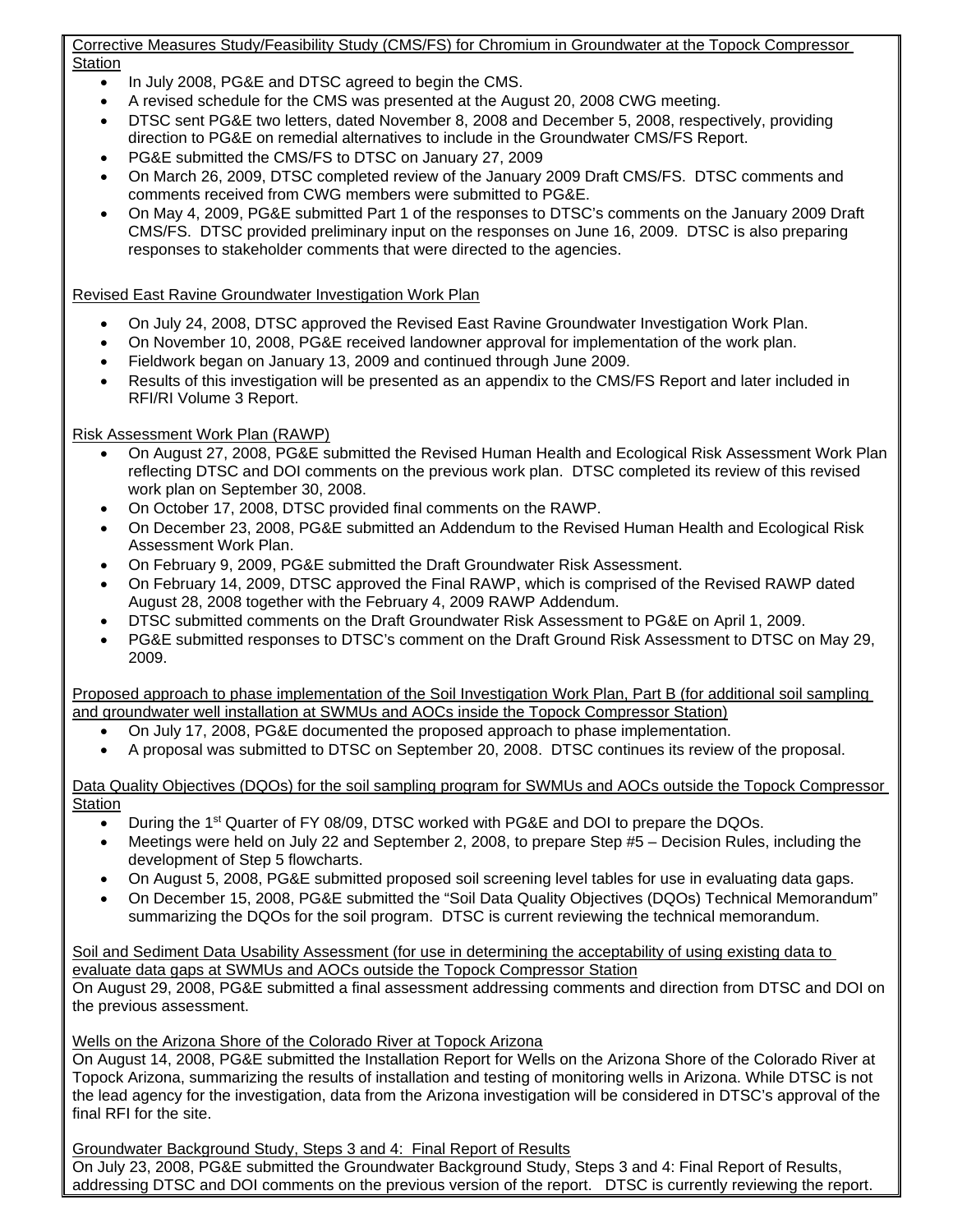#### Floodplain *In Situ* Pilot Test

- PG&E continued post-test monitoring of the floodplain *in situ* pilot test during FY 08/09.
- PG&E issued monitoring reports for April June 2008 on July 15, 2008; July September 2008 on October 15, 2008; October – December 2008 on January 15, 2009; and January – March 2009 on April 15, 2009.

Upland *In Situ* Pilot Study

- PG&E continued implementation of the upland *in situ* pilot study during FY 08/09.
- Reports of monitoring activities were issued on July 15, August 15, September 16, October 15, November 14, and December 15, 2008.
- In 2009, Reports of monitoring activities were issued on January 15, and April 15.

Technical Memorandums during FY 08/09

- *Calculation of Soil Screening Levels for Protection of Groundwater at the PG&E Topock Compressor Station*, outlining the methodology to calculate site-specific soil screening levels to be used to evaluate soil data to be collected at SWMUs and AOCs outside the Topock Compressor Station
	- o PG&E submitted to DTSC on August 1, 2008
- *Ecological Comparison Values for Metals and Polycyclic Aromatic Hydrocarbons in Soil for the PG&E Topock Compressor Station*, outlining values to be used to evaluate soil data to be collected at SWMUs and AOCs outside the Topock Compressor Station
	- o DTSC completed review on August 8, 2008.
	- o PG&E submitted response to comments to DTSC on October 6, 2008.
	- o DTSC provided concurrence with the responses to comments on December 23, 2008.
	- o On March 17, 2009, PG&E submitted the response to comments to DTSC. DTSC is currently reviewing the responses.
- *Summary of Colorado River Bridge Pier Construction and Hydrogeologic Assessment*
	- o PG&E submitted the technical memorandum on October 31, 2008 as requested by DTSC and DOI on September 17, 2008.
- *Soil Background Technical Memorandum* providing updated background soil data including data collected in 2008
	- o PG&E submitted to DTSC on December 14, 2008.
	- o On March 6, 2009, PG&E submitted a redline revision of the memorandum and response to comments.
	- o On May 12, 2009, DTSC provided concurrence on the a redline revision of the memorandum and response to comments.

Additional Sampling Directed

- On April 28, 2009, DTSC directed PG&E to sample five wells (MW-9, MW-10, MW-12, MW-57M, and MW-59) for dioxins/furans.
- On May 15, 2009, DTSC directed PG&E to resample the same five wells.

#### Groundwater (GW) and Surface Water (SW) Monitoring Program

- Implementation of the GW and SW monitoring program continued throughout FY 08/09.
- Report for April June 2008 monitoring was submitted to DTSC on August 29, 2008.
- On July 28, DTSC approved modifications to the surface water monitoring program, modifying the sampling frequencies, sampling locations, and analytical parameters (adding unfiltered samples to the existing program of collecting filtered samples).
- The Department of Interior further modified the surface water monitoring program on September 16, 2008, adding an additional sampling location.
- On October 30, 2008, DTSC provided direction to PG&E on the collection of unfiltered surface water analytical data.
- PG&E submitted the 2<sup>nd</sup> Qt FY 08/09 and Annual Summary GW and SW Monitoring Report to DTSC on March 9, 2009.
- On March 20, 2009, DTSC provided direction to PG&E to discontinue collection of unfiltered surface water analytical data.
- Report for January March 2009 was submitted to DTSC on May 5, 2009.
- On May 26, 2009, DTSC approved PG&E's proposal to combine further GW and SW Monitoring (GMP) and Performance Monitoring Program (PMP) reports in an effort to streamline the reporting and review of routine documents.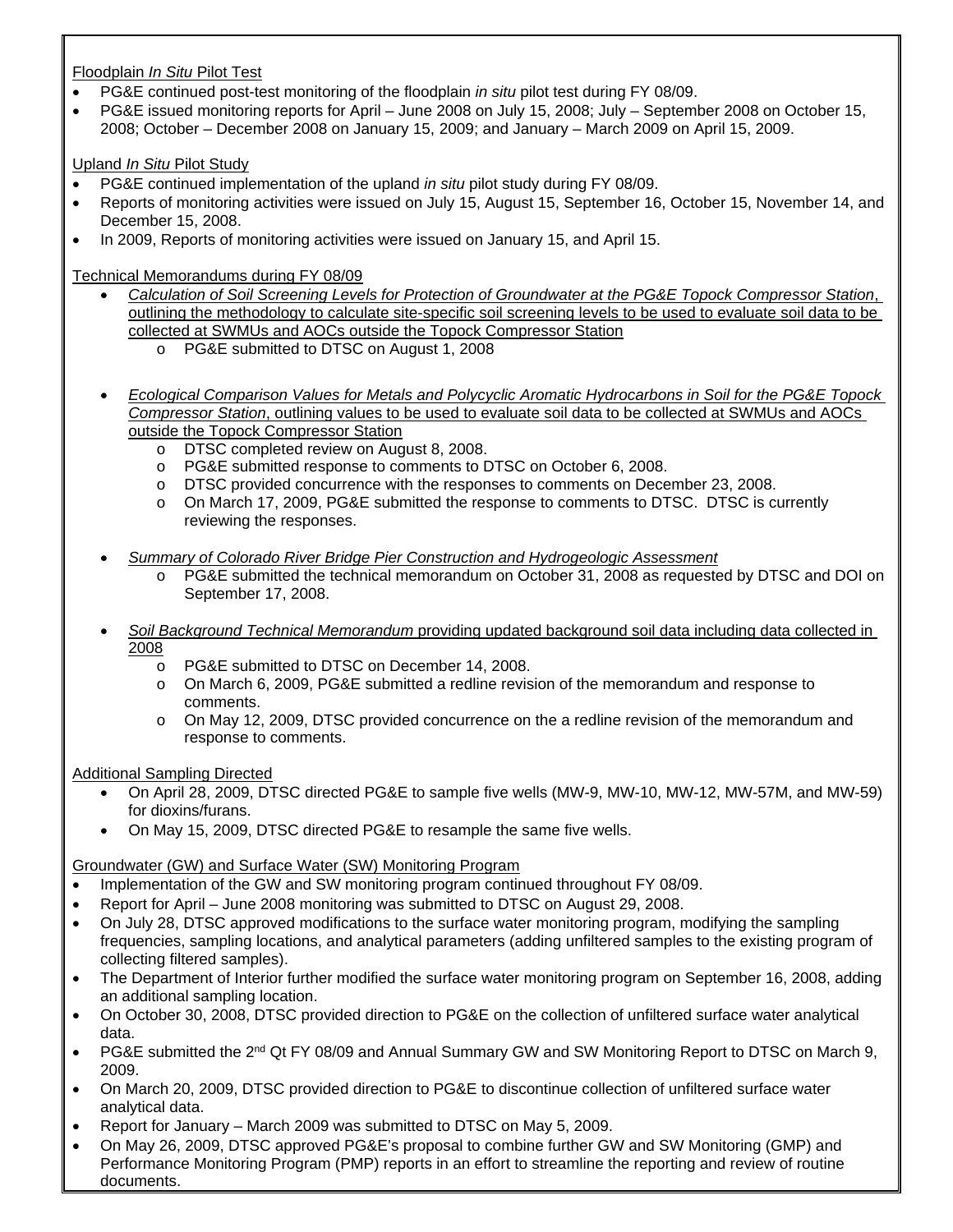Activities during FY 08/09 related to ongoing implementation of the Interim Measure included the following:

- Continuous operation of the Interim Measure groundwater extraction, treatment, and injection facility continued throughout FY 08/09. Periodic downtimes associated with optimization, maintenance, and repair occurred in conformance with permit conditions.
- PG&E completed required monitoring and reporting of treatment plant operations as required by the Colorado River Basin Regional Water Quality Control Board (Water Board) permit. Monthly IM No. 3 Self Monitoring Reports were submitted in mid-July and mid-August 2008. On August 28, the Water Board issued a revised Monitoring and Reporting Program for treatment and disposal of extracted groundwater from the Interim Measure at the Topock site. Changes to the program included the modification of reporting frequency for the treatment plant from monthly to quarterly. Quarterly IM No. 3 Self Monitoring Reports were submitted on October 15, 2008, January 15, 2009, and April 15, 2009.
- Compliance Monitoring Program activities in the injection well field continued in conformance with DTSC and RWQCB requirements. Quarterly Groundwater Monitoring reports for the Interim Measure Compliance Monitoring Program at the Topock site were submitted on July 14, 2008, October 15, 2008, and April 15, 2009. PG&E proposed modifications to the Compliance Monitoring Program in a letter to DTSC dated July 3, 2008. On October 30, 2008, DTSC approved the proposal to delay submission of the 2008 biannual performance monitoring report and combine it with the CMP report which was submitted on January 15, 2009. On December 12, 2008, DTSC approved PG&E's request to modify the pH range utilized in the contingency plan for the IM3 injection area Compliance Monitoring Program (the new trigger level pH range of 6.2 to 9.2 will be utilized with field pH data).
- Performance Monitoring Program (PMP) activities in the Colorado River floodplain continued in FY 08/09. Quarterly Performance Monitoring Reports and Evaluation for the Interim Measure PMP were submitted to DTSC on August 29, 2008, December 1, 2008 and March 17, 2009, and May 29, 2009. On July 14, 2008, DTSC approved modifications to the collection of hydraulic data in the PMP. On July 17, 2008, DTSC approved modifications to the analytical requirements and to the contingency plan for chromium monitoring in floodplain wells. PG&E documented the approved changes to the PMP in a letter to DTSC dated August 4, 2008. 2008 Annual Performance Monitoring Evaluation Report for the PMP was submitted to DTSC on March 17, 2009.
- On July 14, 2008. PG&E proposed a modification to the extraction system for Interim Measures No. 3. DTSC's CEQA group is currently evaluating PG&E's project description for this proposal.

#### **INSTRUCTIONS FOR COMPLETING A STATUS REPORT**

**GENERAL:** This Status Report form is for use in communicating to Cal/EPA the activities of the Administering Agency and Support Agencies with respect to site investigation and remedial action. A Status Report should be co

California Environmental Protection Agency 1001 I Street, 25th Floor Site Designation Committee Sacramento, CA 95814

- 1. Date of Consultative Work Group Meeting and List of Attendees: List date(s) of Consultative Work Group<br>Meeting(s) that occurred during the year, including names of attendees followed by agency affiliation in parenthesis
- **2. Recent Public Comment/Participation:** List documents received in the year subject to public comment or public meetings/hearings held and what you did to provide for public participation.
- **3. Describe Known or Potential Areas of Concern:** Describe the site investigative or remedial activities occurring at the site and issues for the year.

#### **4. Current Phase of Action under the Site Designation Process**

List current phase of action corresponding to description provided below by assigning a number followed by an<br>appropriate letter, if applicable (i.e. Work Plan Completed denote as level 3D).

Number Description

| <b>Administering Agency Designated</b> |
|----------------------------------------|
| First Consultative Meeting Completed   |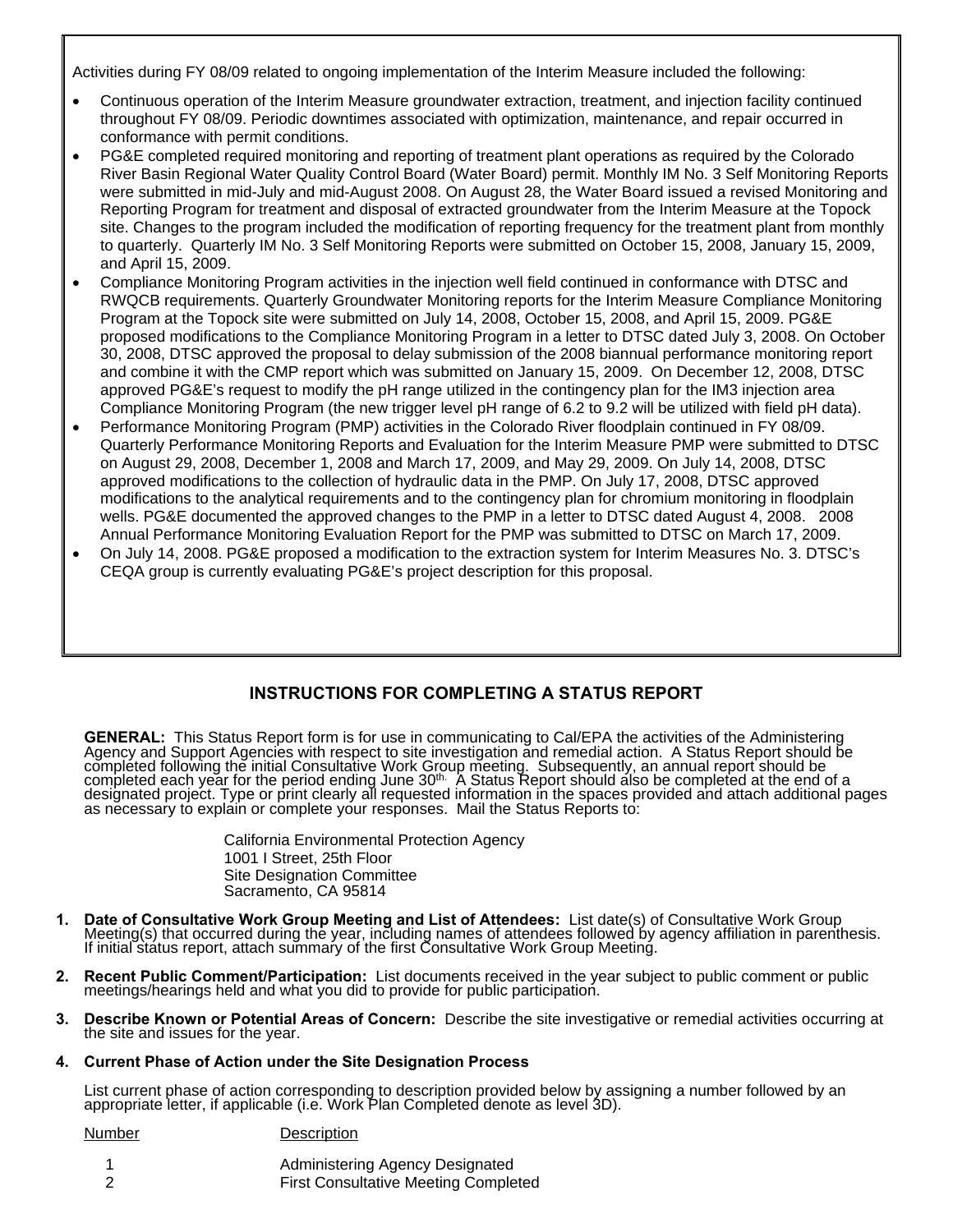3 Levels of Action

- A Preliminary Site Assessment Completed
- B Site Investigation Completed
- C Feasibility Study Completed
- D Work Plan Completed
- E Cleanup Alternative Selected and Authorized
- F Design of Cleanup Alternative Selected
- G Implementation of Cleanup Alternative (give % complete)
- H Remediation Completed
- 4 Certificate of Completion Issued

(after concurrence by other interested agencies).

- **5. Proposed Site Use:** Check the appropriate box or boxes which describe the planned use for the site:
	- (1) Commercial/Industrial/Retail; (2) Residential (single/multi-family, sale/rental product); (3) Park or Open space; (4) Schools, Hospitals, Day Care Centers or Other Non-residential Sensitive Uses.
- **6. List any Technical Problems:** Describe any technical issues impeding site investigative or cleanup activities.
- **Permits Required/Issued to Date and Pending Permit Issues:** List any permits currently being required and/or issued by the Administering or Support Agency. List any permits currently pending approval and any requirements
- **8**. **Deed Restrictions/Land Use Controls:** Check applicable box and specify the date if the response is "yes."
- **9**. **Cleanup Levels:** Specify current contamination levels and proposed target cleanup levels for major contaminants.
- **10. Ongoing Monitoring:** Check the appropriate box(es) and/or specify any other type of ongoing monitoring that is in place. Specify approximate timeframes (using months/years) for monitoring, i.e., 11/06 1/10
- **11. Oversight Agency Costs Reimbursed to Date:** For the project, list agency, amount reimbursed followed by pending reimbursement in parenthesis, and brief description of services provided by each agency.
- **12. Additional Comments or Issues: If needed, attach additional sheets to** describe any important issues not previously addressed above such as issues discussed at last Consultative Work Group Meeting. In the event the pr report.

Cal/EPA -- Site Designation Committee -- Status Report Form 5/06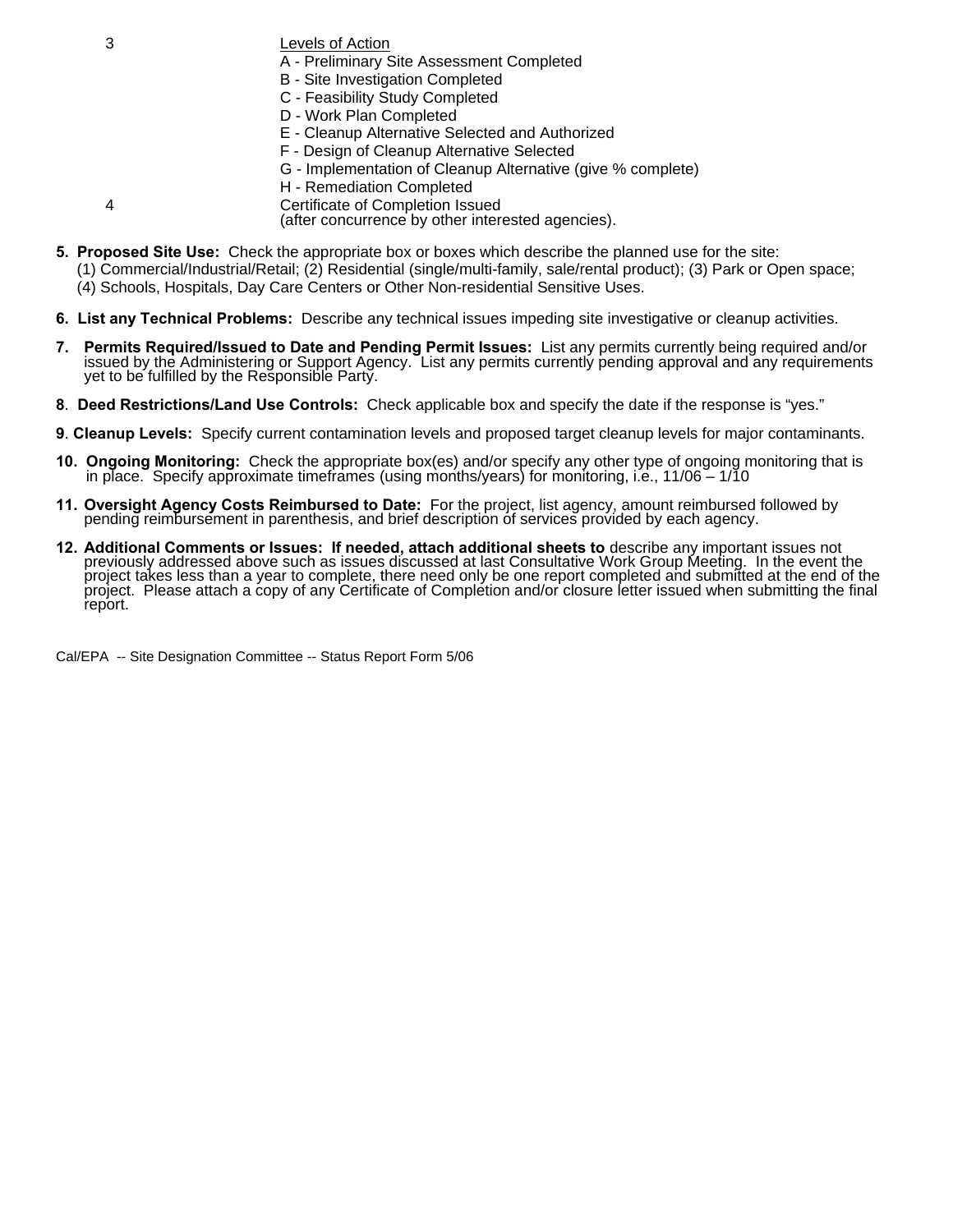### **PG&E Topock Compressor Station Annual Status Report July 2008 – June 2009**

### **ATTACHMENT A - Dates of Meetings and List of Attendees (Agency)**

### **August 19, 2008 – Geo/Hydro Technical Work Group Face-to-Face Meeting**

**Attendees:** Department of Toxic Substances Control (DTSC) - Chris Guerre, Buck King (via telephone); CA Regional Water Quality Control Board (RWQCB) - Cliff Raley; Pacific Gas and Electric (PG&E) - Bob Doss, Kevin Sullivan, Yvonne Meeks; CH2M Hill (on behalf of PG&E) - Christina Hong, Gerald Vogt, Martin Barackman, Brian Schroth, Julie Eakins (via telephone), Paul Bertucci (via telephone), Serena Lee (via telephone); Lucas Advocates on behalf of PG&E - Bob Lucas; Arcadis (on behalf of PG&E) - Janis Lutrick, Lisa Kellogg; U.S. Bureau of Land Management (BLM) - George Shannon; U.S. Bureau of Reclamation (BOR) - Jeffery Smith; U.S. Department of the Interior (DOI) - Kris Doebbler, Rick Newill; U.S. Geological Survey (USGS) – Peter Martin, Ken Stollenwerk; U.S. Fish and Wildlife Service (USFWS) – Cathy Wolff-White; Metropolitan Water District (MWD) – Eric Fordham; Arizona Dept. of Environmental Quality (ADEQ) – Joey Pace (via telephone); Colorado River Indian Tribes (CRIT) –Michael Tsosie, Nancy Shopay (Envirometrix); Fort Mojave Indian Tribe (FMIT) - Nora McDowell-Antone (via telephone), Courtney Coyle (Legal) (via telephone) Leo Lenske (Hargis & Assoc.) (via telephone), Leo Leonhart – (Hargis & Assoc.)

### **August 20, 2008 – Consultative Work Group Face-to-Face Meeting**

**Attendees:** DTSC - Watson Gin, Susan Callery, Susan Wilcox, Chris Guerre, Jeanne Matsumoto, Kathie Schievelbein (via telephone), Bill Beckman (via telephone); EDAW - Jamie Cleland, Stev Weidlich; RWQCB - Cliff Raley; SWRCB - Tom Vandenberg (via telephone); Colorado River Board of California (CRB) - Abbas Amirteymoori (via telephone); PG&E - Dave Gilbert, Bob Doss, Yvonne Meeks, Juan Jayo, Glen Caruso, Kevin Sullivan (via telephone); CH2M Hill - Christina Hong, Martin Barackman; Lucas Advocates - Bob Lucas; Arcadis - Lisa Kellogg, Janis Lutrick; BLM - Craig J. Johnson, Becky Heick, George Shannon; BOR - Mark Slaughter; DOI - Kris Doebbler, Casey Padgett, Rick Newill; U.S. Environmental Protection Agency (EPA) - Mitch Kaplan (via telephone); USFWS - Denise Baker, Cindi Hall (via telephone); USGS - Ken Stollenwerk; MWD - Bart Koch; ADEQ - Joey Pace (via telephone); CRIT - Lisa Swick, Michael Tsosie, Nancy Shopay (Envirometrix); FMIT - Nora McDowell-Antone, Luke Johnson, Steven McDonald (Legal Rep.), Courtney Coyle (Legal Rep.), Leo Leonhart (Hargis & Assoc.); Hualapai Indian Tribe – Dawn Hubbs

## **October 29, 2008 – Topock Leadership Face-to-Face Meeting**

**Attendees:** Charles Wood (Chemehuevi), Shan Lewis, Nora McDowell-Antone (FMIT), Dale Phillips (Cocopah), Daphne Hill-Poolaw, Michael Tsosie (CRIT), Loretta Jackson-Kelly, Dawn Hubbs (Hualapai), William Lodder, Jr., Pamela Innis (USDOI), Bob Howard, Dave Gilbert (PG&E), Robert Perdue (CRWQCB), Amanda Stone (ADEQ), Eddie Rigdon, Bart Koch (MWD)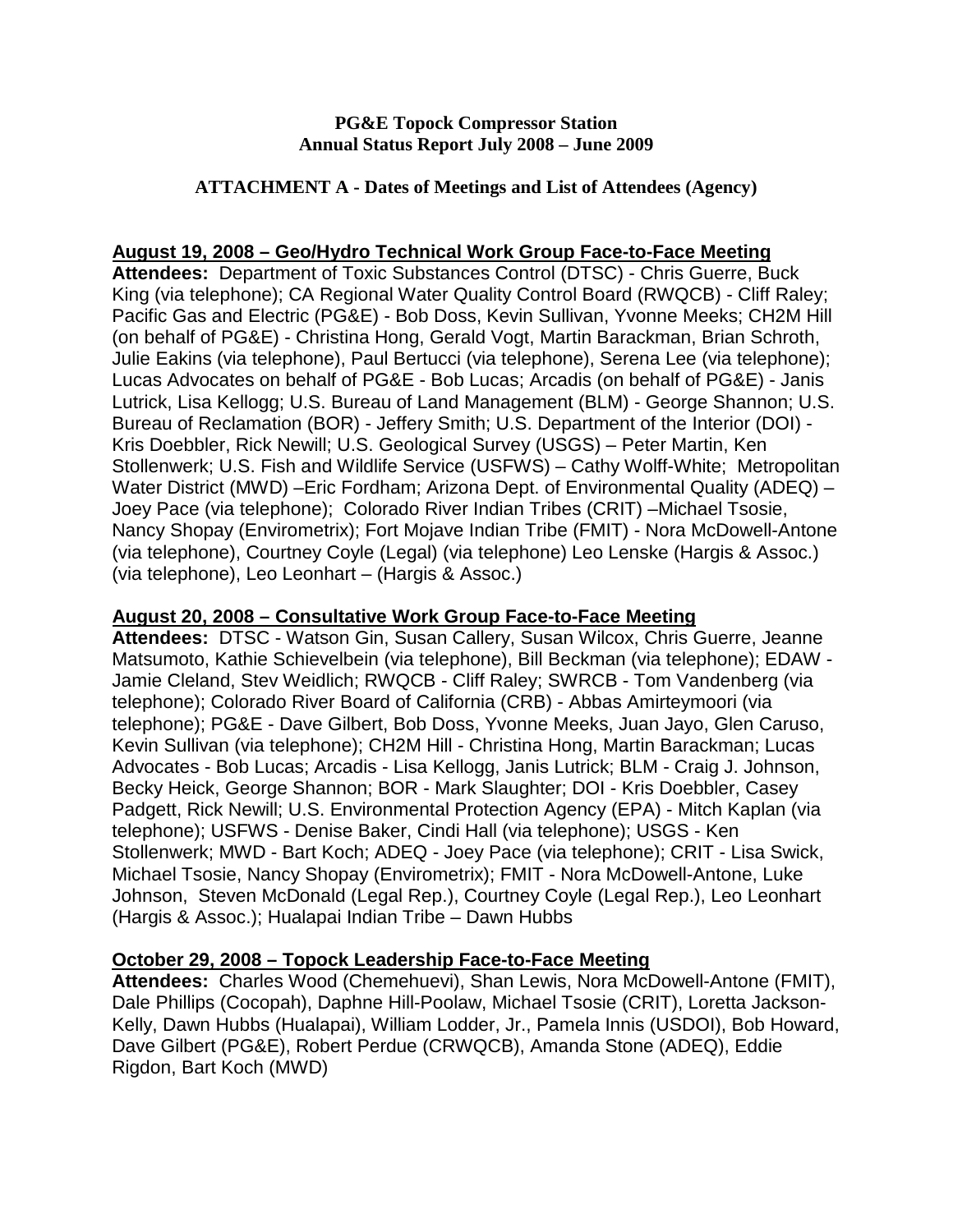# **November 18, 2008 - Geo/Hydro Technical Work Group Face-to-Face Meeting**

**Attendees:** DTSC – Chris Guerre, Aaron Yue, Karen Baker; DOI – Rick Newill; BLM – George Shannon, Catherine Wolff-White; BOR – Mark Slaughter, Jeffery Smith, Ron Simms; USGS – Ken Stollenwerk, Peter Martin; PG&E – Yvonne Meeks, Kevin Sullivan, Curt Russell; CH2M Hill – Christina Hong, Gerald Vogt, Keith Sheets, Martin Barackman; MWD – Bart Koch; Eric Fordham (Geopentech); SAIC/DOI – Dawn Peterson; FMIT – Leo Leonhart (H&A)

## **November 19, 2008 – Consultative Work Group Face-to-Face Meeting**

**Attendees:** DTSC - Watson Gin, Karen Baker, Aaron Yue, Susan Callery, Chris Guerre, Nancy Long, Maya Akula, Kathie Schievelbein (via telephone), Susan Wilcox (via telephone), Lori Hare (via telephone); EDAW – Stev Weidlich, Leslie Redford (via telephone); CRB – Abbas Amirteymoori (via telephone); PG&E – Dave Gilbert, Yvonne Meeks, Glen Caruso, Bob Doss, Curt Russell, Juan Jayo; CH2M Hill – Martin Barackman, Christina Hong, Serena Lee, Gerald Vogt; Lucas Advocates – Robert Lucas; Arcadis – Lisa Kellogg; BLM – George Shannon, Cathy Wolff-White, Becky Heick, Dawn Peterson (SAIC), Michael Johnson (via telephone); BOR – Mark Slaughter, Jeff Smith; DOI – Pamela Innis, Rick Newill, Melissa Derwart (via telephone); EPA – Steve Armann (via telephone), Mitch Kaplan (via telephone); USFWS – Cindi Hall, Carrie Marr; USGS – Peter Martin; MWD – Bart Koch; ADEQ - Thomas Di Domizio (via telephone); CRIT – Lisa Swick, Nancy Shopay (Envirometrix) (via telephone); FMIT – Nora McDowell-Antone, Leo Leonhart (Hargis & Associates), Steven McDonald (Legal), Courtney Coyle (Legal) (via telephone), Leo Lenske (Hargis & Assoc.) (via telephone)

## **December 16, 2008 – Topock Leadership Face-To-Face Meeting**

**Attendees:** DTSC – Watson Gin, Nancy Long; PG&E – Bob Howard, Dave Gilbert, Juan Jayo; Arcadis – Lisa Micheletti Cope (note taker); ADEQ – Amanda Stone; CRIT – Nancy Shopay (Envirometrix); DOI – Pam Innis, Casey Padgett, William Lodder; FMIT – Nora McDowell-Antone; Hualapai Indian Tribe – Dawn Hubbs; MWD – Bart Koch

# **January 22, 2009 – TWG Model Meeting, Face-To-Face**

**Attendees:** DTSC – Chris Guerre, Buck King, Aaron Yue (via telephone); PG&E – Yvonne Meeks; CH2M Hill – Martin Barackman, Brian Schroth, Fritz Carlson; DOI – Rick Newill; USGS – Peter Martin, Ken Stollenwerk; BOR – Jeff Smith; MWD – Bart Koch; FMIT – Nora McDowell-Antone; Luke Johnson, Leo Leonhart (H&A); CRIT – Nancy Shopay (Envirometrix); MWD – Eric Fordham (Geopentech)

## **January 29, 2009 – Topock Leadership Face-To-Face Meeting**

**Attendees:** Hualapai Indian Tribe – Loretta Jackson; PG&E – Juan Jayo, Bob Howard, Dave Gilbert; MWD – Bart Koch; DTSC – Watson Gin, Nancy Long, Jeanette Sartain (facilitator); FMIT – Nora McDowell-Antone, Steve McDonald (Legal Counsel); DOI – Pam Innis, Casey Padgett; CRIT – Norman Shopay, Nancy Shopay; ADEQ – Amanda Stone

# **February 10, 2009 – Focused Consultative Work Group Face-to-Face Meeting**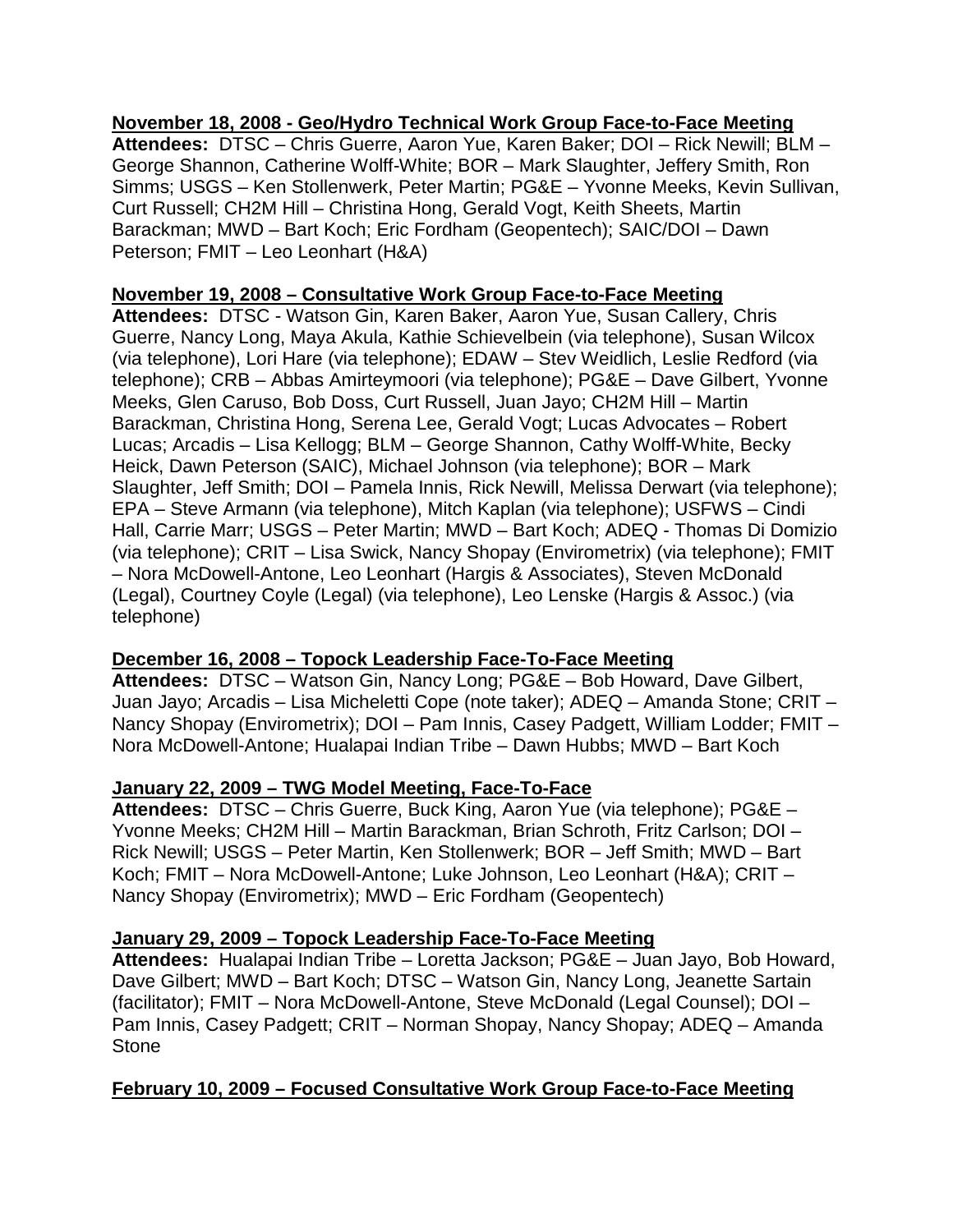**Attendees:** DTSC – Watson Gin, Karen Baker, Aaron Yue, Chris Guerre, Nancy Long, Michael Eichelberger, Shukla Roy-Semmen, Mona Arteaga Bontty, Jeanne Matsumoto, Christina Fu, Kathie Schievelbein (via telephone), Lori Hare (via telephone); EDAW – Bobbette Biddulph, Leslie Redford, Stev Weidlich, Wendy Broadhead; PG&E – Dave Gilbert, Yvonne Meeks, Bob Doss, Curt Russell, Glenn Caruso, Kevin Sullivan, Adrienne LaPierre (Iris Environmental); CH2M Hill – Martin Barackman, Christina Hong; Lucas Advocates – Robert Lucas; Arcadis – Lisa Cope, Lisa Kellogg (via telephone), Kim Welsh (via telephone); BLM – George Shannon, Cathy Wolff-White (via telephone), Dawn Peterson (SAIC); BOR – Jeff Smith, Mark Slaughter, Valerie Vernier; DOI – Pamela Innis; EPA – Mitch Kaplan (via telephone); USFWS – Carrie Marr, Kevin Reynolds, Cindi Hall (via telephone); MWD – Bart Koch, Eric Fordham (Geopentech); ADEQ – Joey Pace (via telephone); CRIT – Lisa Swick, Michael Tsosie, Nancy and Norman Shopay (via telephone) (Envirometrix); FMIT – Nora McDowell-Antone (via telephone), Luke Johnson, Leo Leonhart (Hargis & Assoc.), Courtney Coyle (Legal) (via telephone), Leo Lenske (Hargis & Assoc.) (via telephone), Michael Sullivan (Toxicologist)

**February 11, 2009 – Focused Consultative Work Group Face-to-Face Meeting Attendees:** DTSC – Watson Gin, Karen Baker, Aaron Yue, Chris Guerre, Nancy Long, Michael Eichelberger, Mona Arteaga Bontty, Jeanne Matsumoto, Christina Fu, Kathie Schievelbein (via telephone), Lori Hare (via telephone); EDAW – Jamie Cleland, Stev Wiedlich; RWQCB – Robert Perdue; SWRCB – Tom Vandenberg (via telephone); San Diego County Water Authority (SDCWA) – Denise M. Landstedt; PG&E – Dave Gilbert, Yvonne Meeks, Bob Doss, Curt Russell, Glen Caruso, Juan Jayo, Kevin Sullivan, Adrienne La Pierre (Iris Environmental); CH2M Hill – Martin Barackman, Christina Hong, Julie Eakins, Gerald Vogt; Lucas Advocates – Robert Lucas; Arcadis – Lisa Cope, Lisa Kellogg (via telephone); BLM – George Shannon, Cathy Wolff-White (via telephone), Rebecca Heick, James Renthal, Al Wickline (SAIC), BOR – Jeff Smith, Mark Slaughter; DOI – Pamela Innis, Casey Padgett (via telephone); EPA – Mitch Kaplan (via telephone); USFWS – Carrie Marr, Kevin Reynolds, Cindi Hall (via telephone); USGS – Ken Stollenwerk; MWD – Bart Koch, Eric Fordham (Geopentech); ADEQ – Joey Pace (via telephone); CRIT – Lisa Swick, Michael Tsosie, Nancy Shopay (Envirometrix) (via telephone); FMIT – Nora McDowell-Antone, Felton Bricker, Sr., Linda Otero, Diane Montoya, Paul Jackson, Leo Leonhart (Hargis & Assoc.), Courtney Coyle (Legal) (via telephone), Leo Lenske (Hargis & Assoc.) (via telephone)

## **March 3, 2009 – Area of Concern 4 Site Discussion**

**Attendees:** DTSC – Aaron Yue, CRIT – Nancy Shopay, BLM – George Shannon, DOI – Pamela Innis, FMIT – Linda Otero, Felton Bricker, Sr., PG&E – Curt Russell, CH2M Hill – Mike Cavalier, Hualapai Indian Tribe – Loretta Jackson-Kelly, USFWS – Cindi Hall

## **March 12, 2009 – Topock Leadership Meeting**

**Attendees:** Chemhuevi Indian Tribe – Charles Wood; Hualapai Indian Tribe – Loretta Jackson-Kelly; Colorado River Indian Tribes – Michael Tsosie, Nancy Shopay (Consultant), Norman Shopay (Consultant); Fort Mojave Indian Tribe – Nora McDowell-Antone, Linda Otero, Courtney Ann Coyle (Attorney), Steven McDonald (Tribal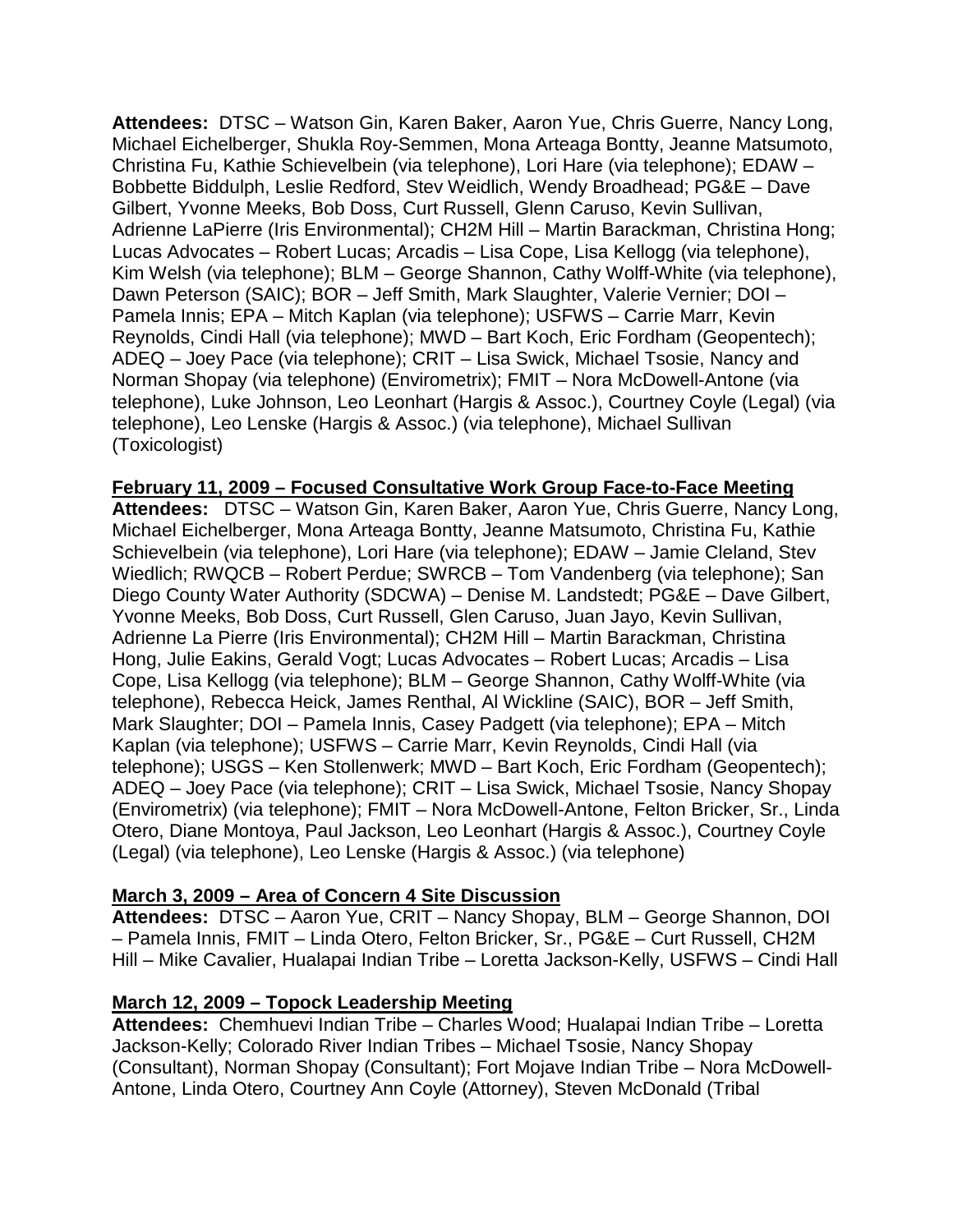Counsel); Aqua Caliente Tribe – Clifford Batten; ADEQ – Amanda E. Stone; PG&E – Bob Howard, Dave Gilbert, Lisa Micheletti Cope (Arcadis); MWD – Eddie Rigdon, Bart Koch; CRWQCB – Robert Perdue; BLM – Rebecca Heick; DOI – Pamela Innis, Casey Padgett; CRB – Abbas Amirteymoori; DTSC – Maureen Gorsen, Karen Baker, Nancy Long, Tom Cota, Amy Hinchee, Jeannette Sartain, Susan Wilcox, Maziar Movassaghi, Mona Arteaga, Ann Carberry, Christina Fu, Jeanne Garcia

### **May 12, 2009 - Geo/Hydro Technical Work Group Phone Meeting**

**Attendees:** DTSC – Chris Guerre, Aaron Yue; EDAW - Mark Capps (AECOM); P&E – Yvonne Meeks, Kevin Sullivan; CH2M Hill – Martin Barackman, Brian Schroth, Mike Cavaliere; DOI – Pam Innis, Rick Newill; USGS – Peter Martin, Ken Stollenwerk; BOR – Jeff Smith; MWD – Bart Koch; FMIT – Nora McDowell-Antone, Leo Leonhart (H&A); CRIT – Nancy Shopay (Envirometrix)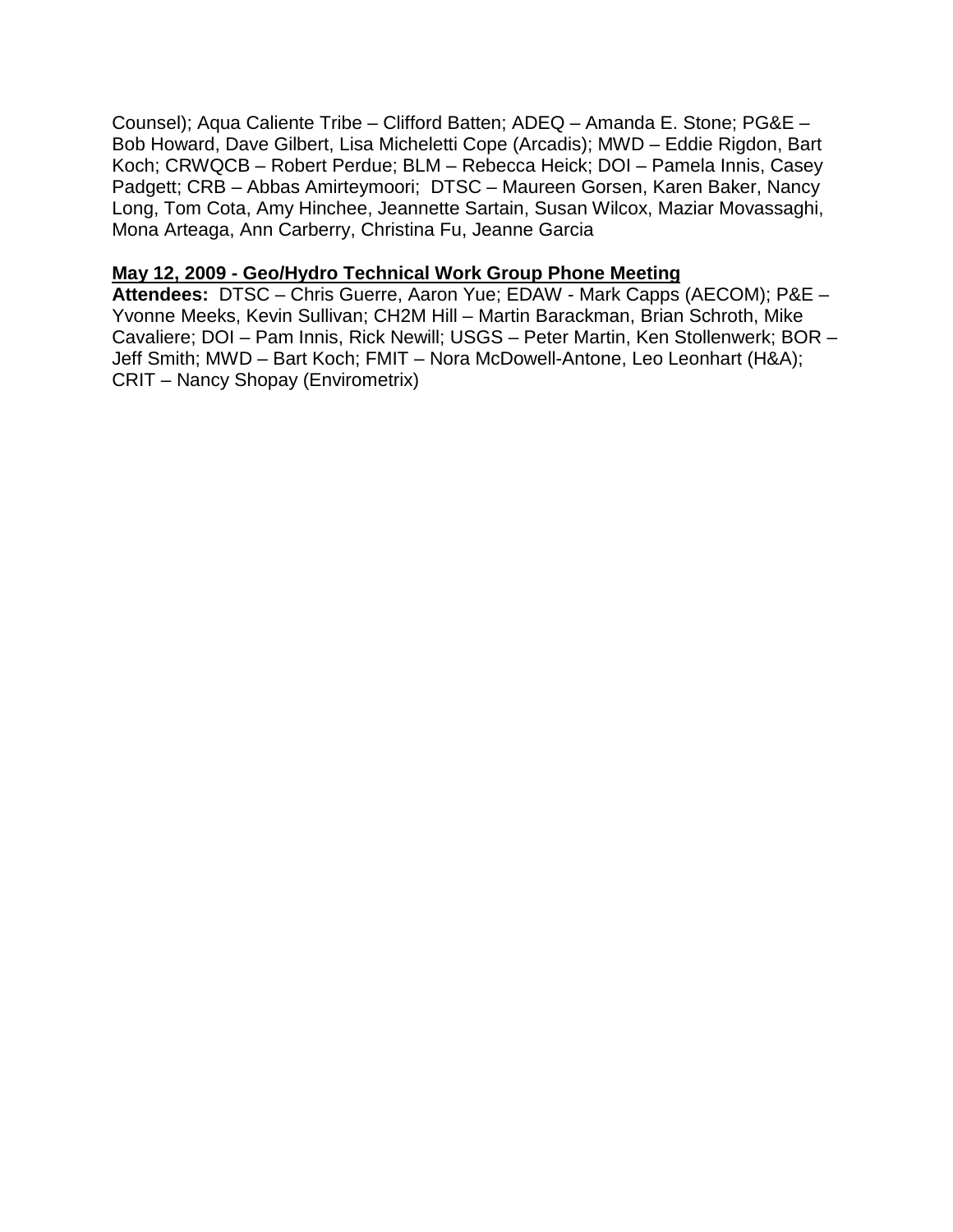### **PG&E Topock Compressor Station Annual Status Report July 2008 – June 2009**

## **ATTACHMENT B – Consultative Work Group Members and Tribal Representatives Notified and Invited to Consultative Work Group Meetings**

# **August 20, 2008 - Consultative Work Group Face-To-Face Meeting**

**Notified and Invited:** Arizona Department of Environmental Quality (ADEQ); California Department of Fish & Game (DFG); California Regional Water Quality Control Board (CRWQCB); Chemehuevi Indian Tribe; Cocopah Indian Tribe; Colorado River Board of California (CRB); Colorado River Indian Tribes (CRIT) and their consultant Envirometrix; Department of Toxic Substances Control (DTSC) and their consultants EDAW and ENSR; Fort Mojave Indian Tribe (FMIT) and their consultants Luce, Forward, Hamilton & Scripps LLP, Held-Palmer House, & Hargis & Associates (H&A); Fort Yuma-Quechan Indian Tribe; Havasupai Indian Tribe; Hualapai Indian Tribe; Metropolitan Water District (MWD) and their consultant Geopentech; Mojave County Department of Public Health (DPH); Office of Historic Preservation (OHP); Pacific Gas & Electric Company (PG&E) and their consultants Latham & Watkins, Lucas Advocates, CH2M Hill, & Arcadis; Parker Indian Health Service (IHS); San Diego County Water Authority (SDCWA); Senator Feinstein's Office; State Water Resource Control Board (SWRCB); Torres-Martinez Desert Cahuilla Indian Tribe; Twenty-Nine Palms Indian Tribe; US Bureau of Indian Affairs; ; US Bureau of Land Management (USBLM) and their consultant Science Application International Corp. (SAIC); U.S. Bureau of Reclamation (US BOR); U.S. Department of the Interior (US DOI); US Environmental Protection Agency (USEPA); U.S. Fish and Wildlife Service (USFWS); US Geological Survey (USGS)

## **November 19, 2008 - Consultative Work Group Face-To-Face Meeting**

**Notified and Invited:** ADEQ, CA DFG, CRWQCB, Chemehuevi Indian Tribe, Cocopah Indian Tribe, CRB, CRIT and their consultant Envirometrix, DTSC and their consultants EDAW and ENSR; FMIT and their consultants Luce, Forward, Hamilton & Scripps LLP, Held-Palmer House, & H&A, Fort Yuma-Quechan Indian Tribe, Havasupai Indian Tribe, Hualapai Indian Tribe, MWD and their consultant Geopentech, Mojave County DPH, OHP, PG&E and their consultants Latham & Watkins, Lucas Advocates, CH2M Hill, & Arcadis, Parker IHS, SDCWA, Senator Feinstein's Office, SWRCB, Torres-Martinez Desert Cahuilla Indian Tribe, Twenty-Nine Palms Indian Tribe, US Bureau of Indian Affairs, US BLM and their consultant SAIC, US BOR, US DOI, US EPA, USFWS, USGS

## **February 10-11, 2009 – Focused Consultative Work Group Face-To-Face Meeting**

**Notified and Invited:** ADEQ, CA DFG, CRWQCB, Chemehuevi Indian Tribe, Cocopah Indian Tribe, CRB, CRIT and their consultant Envirometrix, DTSC and their consultants EDAW and ENSR; FMIT and their consultants Luce, Forward,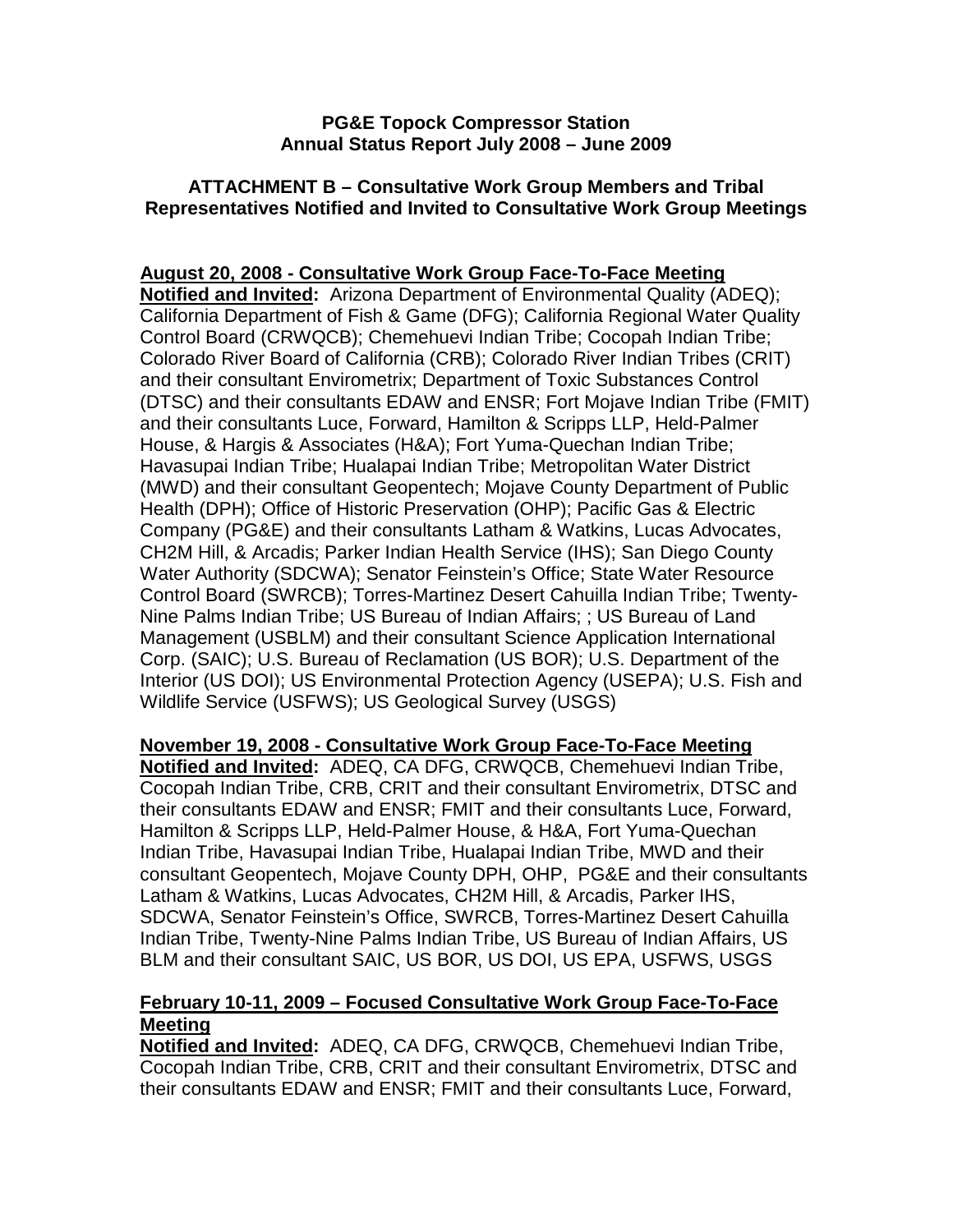Annual Site Designation Status Report Attachment B CWG and Tribal Representatives Notified and Invited to CWG Meetings July 2008 – June 2009

Hamilton & Scripps LLP, Held-Palmer House, & H&A, Fort Yuma-Quechan Indian Tribe, Havasupai Indian Tribe, Hualapai Indian Tribe, MWD and their consultant Geopentech, Mojave County DPH, OHP, PG&E and their consultants Latham & Watkins, Lucas Advocates, CH2M Hill, & Arcadis, Parker IHS, SDCWA, Senator Feinstein's Office, SWRCB, Torres-Martinez Desert Cahuilla Indian Tribe, Twenty-Nine Palms Indian Tribe, US Bureau of Indian Affairs, US BLM and their consultant SAIC, US BOR, US DOI, US EPA, USFWS, USGS